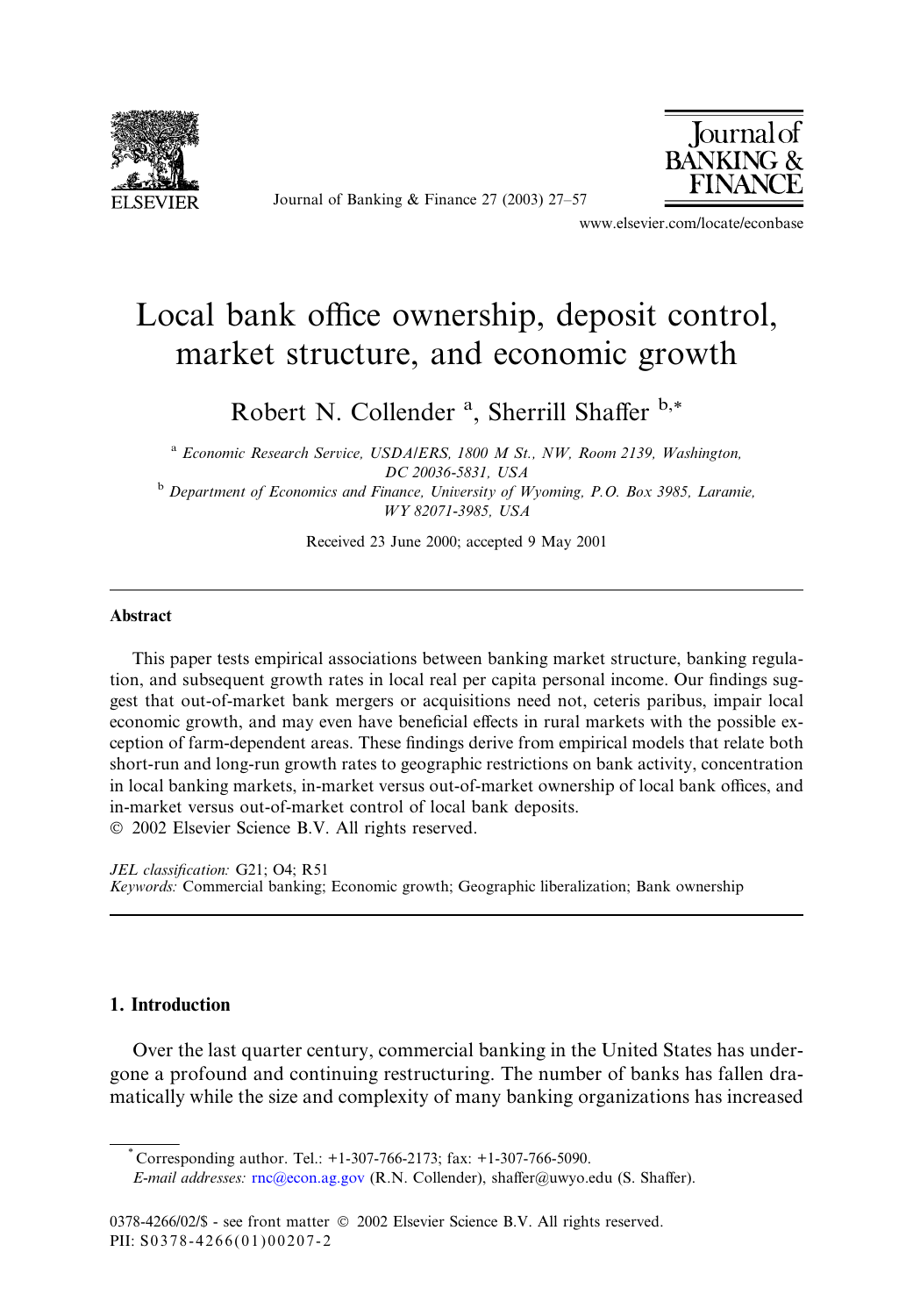(Berger et al., 1995). As the number of chartered banks in the U.S. fell from roughly 14,000 in 1973 to 8774 in 1998, the total number of bank offices rose from about 40,000 to 70,731 in the same period. The largest eight banking firms increased their share of total bank assets from 22% in 1988 to 36% in 1997. Banks with less than \$100 million in assets (1994 implicit GDP deflator dollars) held 14% of bank assets in 1979 but only 7% by 1994. During the same period, banks with over \$100 billion grew from 10% to 20% of total bank assets. These trends have accelerated in the past few years as interstate banking has phased in.

This restructuring has been fostered by technological advances, competitive forces, and regulatory and statutory changes. One major regulatory change has been the wholesale relaxation of geographic restrictions on banking activity. In 1960, 39 states imposed some limit on intrastate branching, with 19 states prohibiting branching altogether. In addition, 22 states limited the activities of multibank holding companies, which serve as a functional alternative to branching banks. Of these 22 states, 15 prohibited multibank holding companies altogether. Some states limited the number of bank offices (unit banking states) or the geographic scope of any branching (often to the home county). In 1973, over 60% of banks (9200 of 13,964) were unit banks. This proportion decreased to roughly 50% by 1984 (7426 of 14,483) and to 33% (3279 of 9510) by 1996. In terms of total banking offices, the change is more dramatic. Unit banks represented about one quarter of all banking offices in 1973, about 15% in 1984, and about 5% by 1996.

The restructuring of U.S. commercial banking has raised questions concerning its economic consequences, both for the economy as a whole and for those businesses and areas most likely to bear adverse consequences disproportionately: small businesses, small banks, and rural areas (see, for example, USDA, 1997; Federal Reserve Bank of Kansas City, 1997). The ongoing consolidation of European banking has raised similar concerns in that context as well. This paper focuses on the association between various measures of economic growth and the structure and location of bank ownership in local markets. The study represents a first empirical look at the impact of out-of-market bank ownership and local bank market concentration on per capita income growth rates. In examining these linkages, we control for the nature of the local economy, ex ante bank ownership structure and market concentration, and coevolution of bank structure and market concentration. We investigate possible omitted variables and reverse causality as well. The results suggest that out-of-market bank mergers or acquisitions need not, ceteris paribus, impair local economic growth, and may even have beneficial effects in rural markets with the possible exception of farm-dependent areas.

Rural areas, especially those traditionally served by unit banks, have a long history of fear, suspicion, and antipathy toward bank consolidation and nonlocal control. Many rural residents and business people expect the current restructuring to harm their communities despite fairly compelling evidence that some degree of liberalization provides considerable overall economic benefits. These fears arise in part from northern European agrarian traditions that emphasized the need to limit banking firms. Regardless of the economic merits of these beliefs, they undergird popular